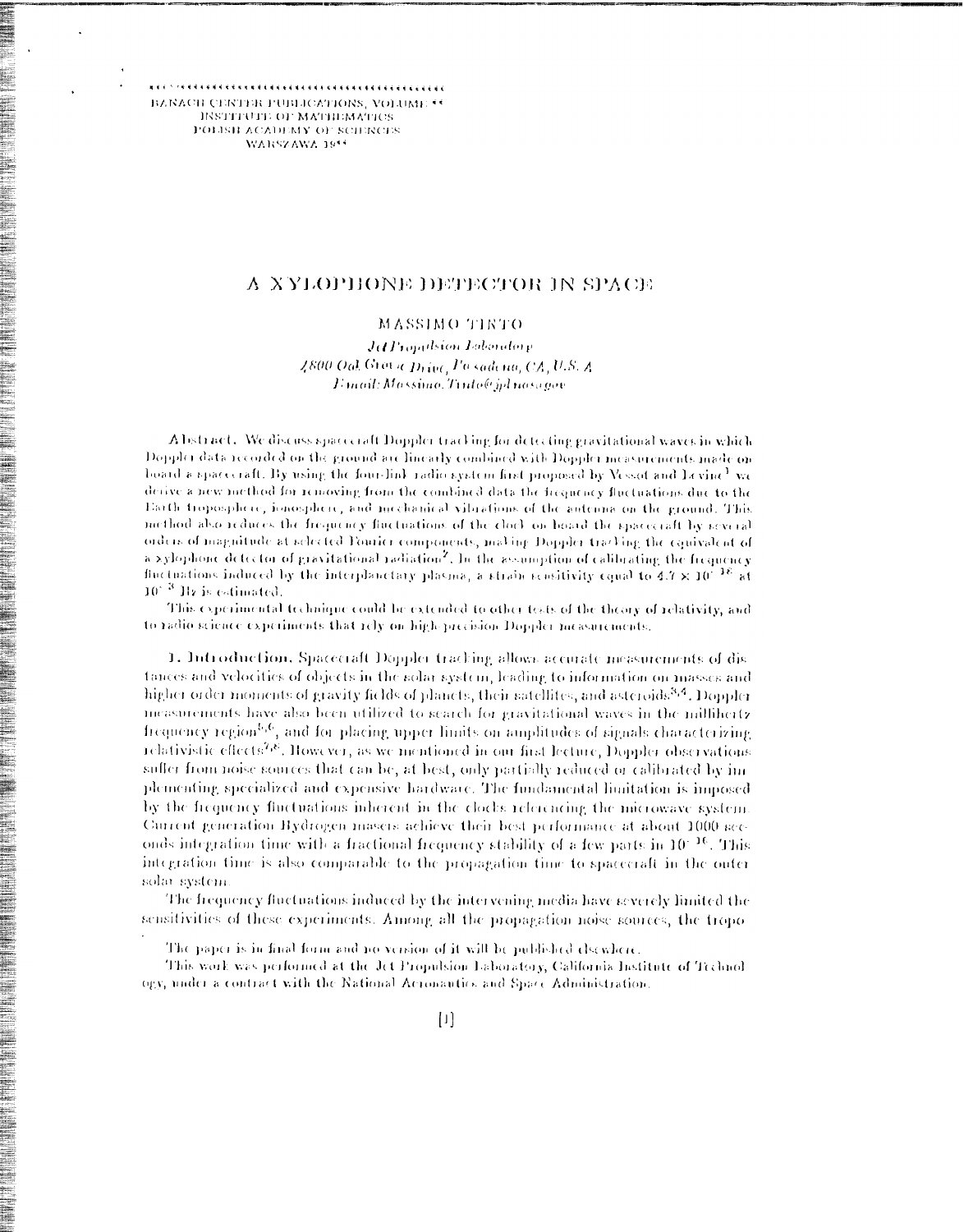# OUNED R

 $\dim e^9$ . fluctuations have been estimated to be as large as 10<sup>-13</sup> at 1000 seconds integration sphere is the largest and the hardest to calibrate to a reasonably low level. Its frequency

to the troposphere<br> $\mathbf{1}$ stability of a few parts in  $10^{-16}$  at  $1000$  seconds integration time, will be available. project, a NASA mission to Saturn, which will take advantage of a high radio frequency improvement in the technology of space hom clocks, it would not allow us to reach a by the beginning of the next century new space qualified atomic clocks, with frequency measured on the spacecraft. Their proposed scheme relied on the possibility of figing a vapor radiometer for calibrating up to ninety five percont the frequency fluctuations due link (32 GHz) in erder to minimize the plasma mose, and will use a purposely built water  $\sim$  10 and the Doppler straight sensitivity expected to be adjaced on the future Cassinial . best performance crystal driven oscillators. Although this clearly would imply a great would provide a sensitivity gain of almost a factor of one thousand with respect to the have demanding requirements in mass and power consumption, it seems very likely that Hydrogen mæer on å dedicated mission. Although current designs of Hydrogen masers antenna by properly combining the Doppler data recorded on the ground with the data tions due to the Earth tropocyhore, jone.ghore, and mechanical vihrations of the ground Doppler link totally symmetric and allows the complete removal of the frequency finetua spacetall, Datth spacecraft Dath) measurements. one way  $(\text{1a}(1)$  to spacecraft, spacecraft to Earth) as well as two way (spacecraft Earthsystem, and by utilizing a transponder at the ground autema, one could make Dopple adding to the spacecraft payload a highly stable frequency standard, a Doppler read out in the Doppler data, it was pointed out by Vesset and Levine<sup>1</sup> and Smarr et  $a^{10}$  that by "sippler sensitivity better than a few parts 10  $^{16}$ . This would be only a factor of five In order to systematically remove the frequency fluctuations due to the troposphere This way of operation makes the Chley

Levine<sup>1</sup> out technique allows us to reduce by several orders of magnitude, at selected Fourier<br>components, the noise due to the clock on board the spacecraft?, This experimental to radio science experiments that rely on high precision Doppler measurements approach could also be extended to other tests of the relativistic theory of gravity and the ground in a different way, as it will be shown in the following sections. Furthermore In this paper we adopt the radio link configuration first envisioned by Vesset and , but we confidue the Doppler responses measured on board the spacecraft and on

this point later in the paper. make any assumption on the frequency stability of the enhance coellistics and return to far due to lack of space qualified, high performance, clocks. In what follows we will not observe appear in the Doppler observable as small frequency changes of well defined time<br>signature<sup>8457</sup>. In searches for gravitational waves only two way data have been used so functions of time are measured, and the physical effects the experimenter is trying to transponded back to Earth. In both configurations relative frequency changes  $\Delta \nu/\nu_0$  as instead a radio signal of frequency  $\nu_0$  is transmitted to the spacecraft, and coherently signal of noninal frequency izo referenced to an onboard clock is transmitted to Earth, a distant interplanetary spacecraft is monitored from Farth through a radio link, and the where it is compared to a signal referenced to a highly stable clock. In a two-wey operation Earth and the spacecraft act as free-falling test particles. In a one-woy operation a radio  $\chi$ . Doppler Tracking as a Xylophone Detector, In Doppler tracking experiments

asi da mata da mata wa matu ma

 $\ddot{\phantom{0}}$ 

 $\bullet$  .  $\bullet$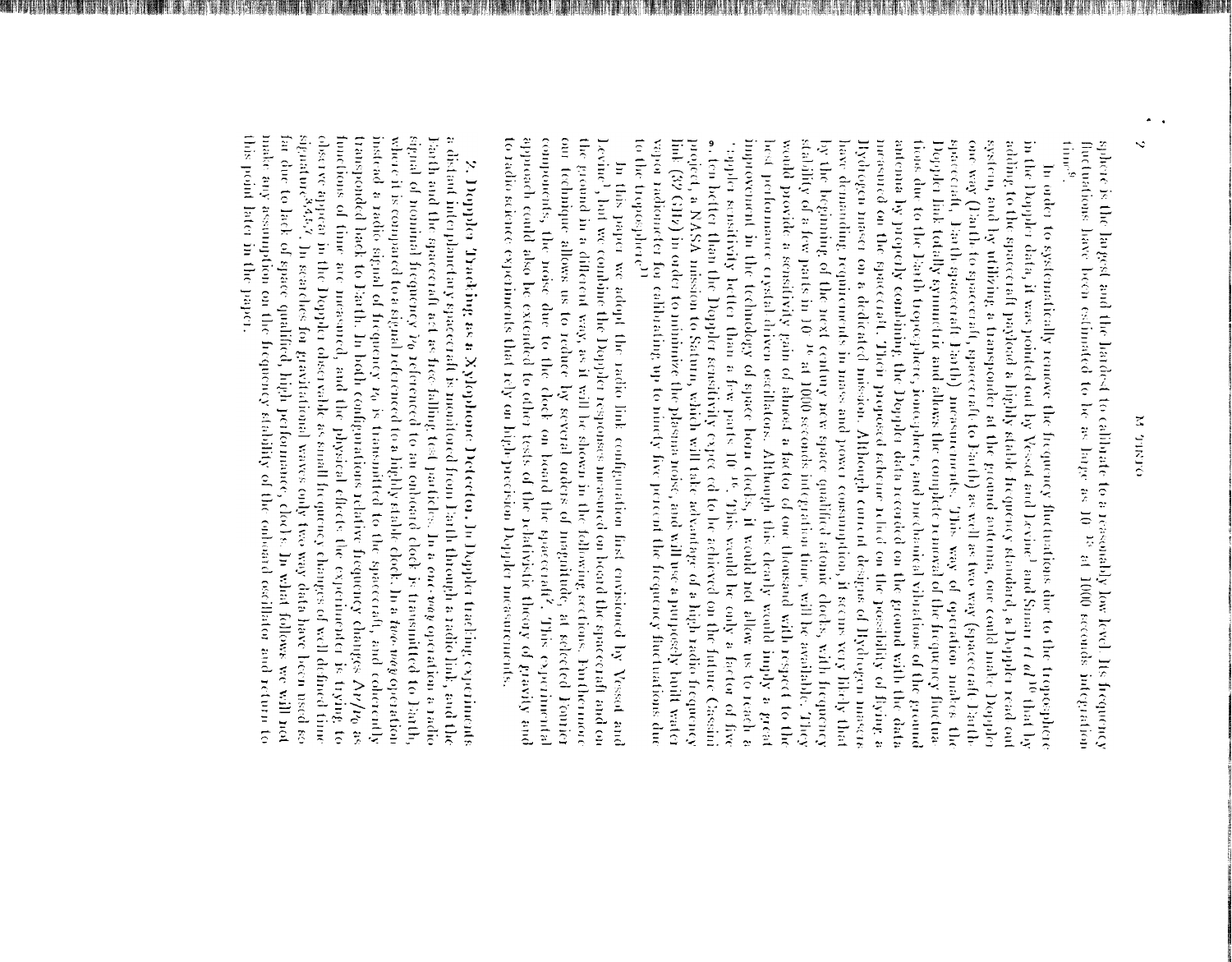at time *t* on the Earth  $(F_0(t)$ ,  $F_2(t)$  respectively), and the one way and two way Doppler nucasured at the same time *t* on the spacecraft  $(S_1(t)$ ,  $S_2(t))$ , are given by the following rather complete expressions? can also be recorded on board the spaceraft? If we assume the Earth clock and the transponder is installed at the ground station, one way as well as two way Doppler data onboard clock to be synchronized, then the one-way and two way Doppler data measured If a Doppler readout eystem is added to the spacecraft radio instrumentation, and a

**THE R** 騙 **ERRI IN BIL** 

$$
E_0(t): \begin{cases} (1+(-1)^2) - 1/(1) + C_0(t+1) + C_0(t) + (-1)^2 + C_0(t) + (-1)^2 + 2C_0(t) + C_0(t) + C_0(t) + C_1(t) + 1 + 2C_0(t) + C_0(t) + C_1(t) + C_1(t) + C_0(t) + C_1(t) + C_0(t) + C_1(t) + C_0(t) + C_1(t) + C_0(t) + C_1(t) + C_0(t) + C_1(t) + C_1(t) + C_1(t) + C_1(t) + C_1(t) + C_1(t) + C_1(t) + C_1(t) + C_1(t) + C_1(t) + C_1(t) + C_1(t) + C_1(t) + C_1(t) + C_1(t) + C_1(t) + C_1(t) + C_1(t) + C_1(t) + C_1(t) + C_1(t) + C_1(t) + C_1(t) + C_1(t) + C_1(t) + C_1(t) + C_1(t) + C_1(t) + C_1(t) + C_1(t) + C_1(t) + C_1(t) + C_1(t) + C_1(t) + C_1(t) + C_1(t) + C_1(t) + C_1(t) + C_1(t) + C_1(t) + C_1(t) + C_1(t) + C_1(t) + C_1(t) + C_1(t) + C_1(t) + C_1(t) + C_1(t) + C_1(t) + C_1(t) + C_1(t) + C_1(t) + C_1(t) + C_1(t) + C_1(t) + C_1(t) + C_1(t) + C_1(t) + C_1(t) + C_1(t) + C_1(t) + C_1(t) + C_1(t) + C_1(t) + C_1(t) + C_1(t) + C_1(t) + C_1(t) + C_1(t) + C_1(t) + C_1(t) + C_1(t) + C_1(t) + C_1(t) + C_1(t) + C_1(t) + C_1(t) + C_1(t) + C_1(t) + C_1(t) + C_1(t) + C_1(t) + C_1(t) + C_1(t) + C_1(t) + C_1(t) + C_1(t) + C_1(t) + C_1(t) + C_1(t) + C_1(t) + C_1(t) + C_1(t) + C_1(t) + C_1(t) + C_1(t) + C_1(t) + C_1(t) + C_1(t) + C
$$

where  $h(t)$  is equal to

# $h(t)$ :  $h_4(t) \cos(2\phi) + h_x(t)$ si (2 $\phi$

in which the speed of light  $\epsilon$  : the spacecraft in the plane of the wave, and L is the distance to the spacecraft<sup>25</sup> (units the plane of the wave,  $\phi$  is the polar angle describing the projection of the direction to are the wave's two independent amplitudes referenced to a given set of axes defined in direction of propagation of the wave and the line of sight to the spacecraft,  $h_4(t)$ ,  $h_8(t)$ and is the gravitational wave signal. In Eqs. (1.4)  $\mu$  is the cosine of the angle between the  $\cup$ 

noises from the electronics at the ground station and on the spacecraft in the one-way<br>and two way data, and  $P_{F_3}(t)$ ,  $P_{F_2}(t)$ ,  $P_{S_3}(t)$ , and  $P_{S_2}(t)$  the frequency fluctuations due<br>to the interglanetary plasma. frequencies<sup>11</sup>. The Doppler data  $S_1(t)$  and  $S_2(t)$  are then time tagged, and telemetered bead and on the ground respectively,  $EJ_{23}(t)$ ,  $EJ_{25}(t)$ ,  $D3_{6}(t)$ , and  $EJ_{35}(t)$  the In Eqs. (1.4) TR<sub>te</sub>(t) and TR<sub>1</sub>;(t) represent the noise due to the transponder on

ground antenna noise,  $T(t)$ . Their pioneering work, however, left open the question on was possible to calibrate the frequency fluctuations of the troposphere, ionosphere, and Farth transmitter,  $(A_F)$ , and the onboard amplifier  $(A_\lambda)^{2/3}$ . It was first pointed out by Vesset and Levine<sup>1</sup> that by properly combining some of the four Doppler data streams it the troposphere, ionosphere, and mechanical vibrations of the ground antenna,  $(T)$ , the due to the Farth clock  $(C_i)$ , the onboad clock  $(C_i \epsilon)$ , the spacecial bufficting  $(D_i)$ , back to Earth in real time or at a later time during the mission. It is important to note the characteristic time signatures of the frequency fluctuations

HARRIS E BATTEL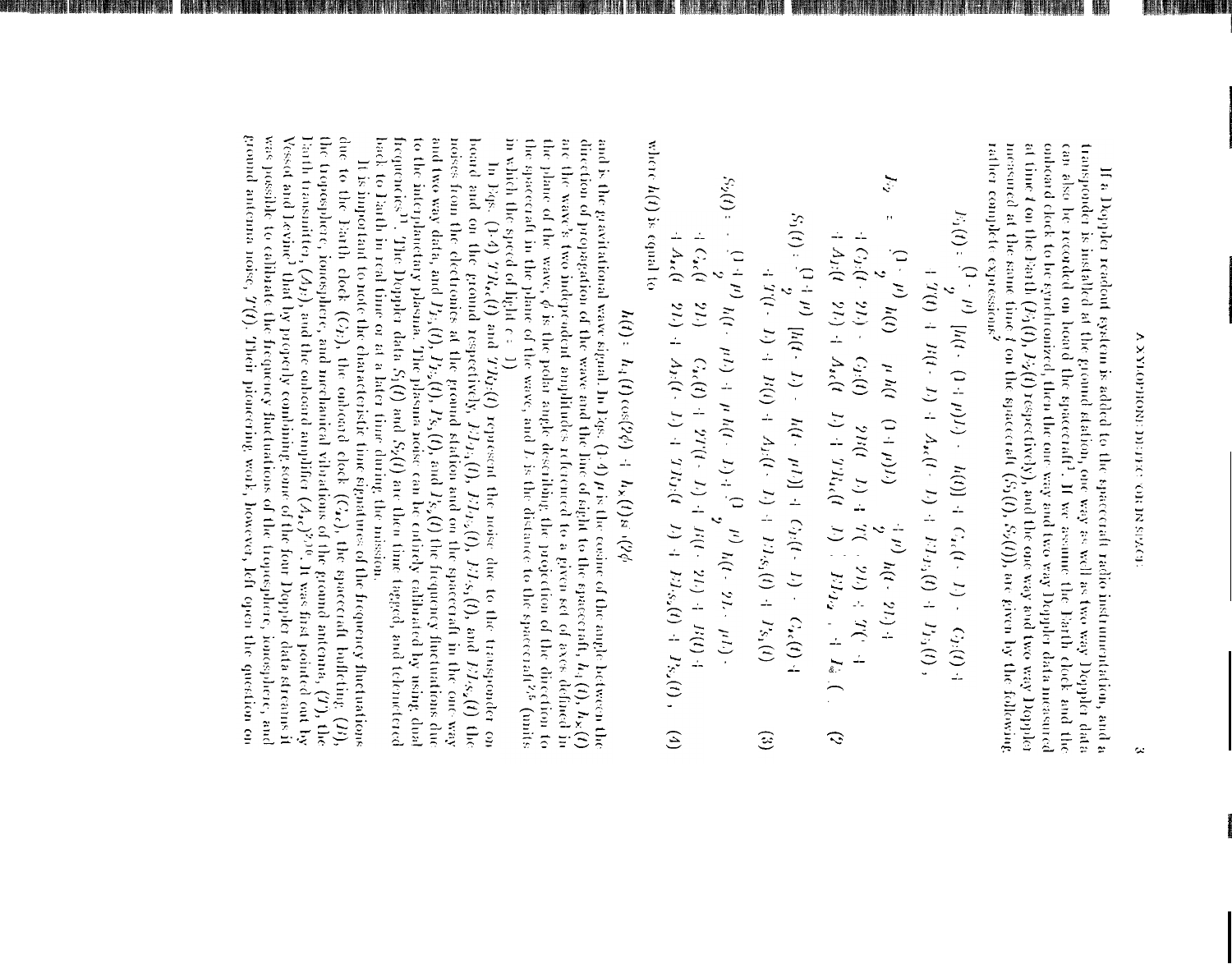M TINTO

whether there existed some other, perhaps more complicated, linear combinations of the data that would further improve the sensitivity of Doppler tracking. In what follows we answer this question, and derive a method that allows us to uniquely identify an optimal way of combining the data.

Let  $\widehat{E}_1(f)$  be the Fourier transform of the time series  $E_1(t)$ 

$$
\widehat{\mathcal{V}}_1(f) := \int_{-\infty}^{+\infty} \mathcal{V}_1(t) e^{2\pi i f t} dt,
$$
\n(5)

and similarly let us denote by  $\widetilde{E}_2(f)$ ,  $\widetilde{S}_1(f)$ ,  $\widetilde{S}_2(f)$  the Fourier transforms of  $E_2(t)$ ,  $S_1(t)$ , and  $S_2(t)$  respectively. The most general linear combination of the four Doppler data given in Eqs.  $(1, 2, 3, 4)$ , can be written in the Fourier domain as follows:

$$
\hat{y}(f) := a(f, L) \ E_1(f) + b(f, L) \ E_2(f) + c(f, L) \ S_1(f) + d(f, L) \ S_2(f) , \qquad (6)
$$

where the coefficients  $a, b, c, d$  are for the moment arbitrary functions of  $f$  and  $L$ . If we substitute in Eq. (6) the Fourier transforms of Eqs.  $(1, 2, 3, 4)$  we deduce the following expression

$$
\hat{y}(f) = \left\{ a \frac{(1-\mu)}{2} \left[ e^{2\pi i f(1+\mu)L} - 1 \right] + b \left[ \frac{(\mu-1)}{2} - \mu e^{2\pi i f(1+\mu)L} + \frac{(1+\mu)}{2} e^{4\pi i f L} \right] \right\} \n+ c \frac{(1+\mu)}{2} \left[ e^{2\pi i f L} - e^{2\pi i f \mu L} + d \left[ - \frac{(\mu+1)}{2} e^{2\pi i f \mu L} + \mu e^{2\pi i f L} \right] \n+ \frac{(1-\mu)}{2} e^{2\pi i f (2+\mu)L} \right\} \hat{h}(f) \n+ \hat{C}_{E}(f) \left[ -a + b \left( e^{4\pi i f L} - 1 \right) + c \left( e^{2\pi i f L} \right] \right] \n+ \hat{C}_{E}(f) \left[ a + b \left( e^{4\pi i f L} + 1 \right) + c \left( e^{2\pi i f L} + 2d \left( e^{2\pi i f L} \right) \right] \n+ \hat{H}(f) \left[ a + b \left( e^{4\pi i f L} + 1 \right) + c \left( e^{2\pi i f L} + 2d \left( e^{2\pi i f L} \right) \right] \right] \n+ \hat{H}(f) \left[ a \left( e^{2\pi i f L} + e^{2\pi i f L} + e^{4\pi i f L} \right] \right] \n+ \hat{A}_{E}(f) \left[ b \left( e^{4\pi i f L} + e^{2\pi i f L} + d \left( e^{4\pi i f L} \right) \right] \n+ a \left[ \hat{E} \hat{L}_{E_1}(f) + \hat{P}_{E_1}(f) \right] + b \left[ \hat{T} \hat{R}_{E}(f) \left( e^{2\pi i f L} + \hat{E} \hat{L}_{E_2}(f) + \hat{P}_{E_2}(f) \right] \right] \n+ c \left[ \hat{E} \hat{L}_{E_3}(f) + \hat{P}_{E_4}(f) \right] + a \left[ \hat{T} \hat{R}_{E}(f) \left( e^{2\pi i f L} + \hat{E} \hat{L}_{E_3}(f) + \hat{P}_{E_3}(f) \right] \right]. \tag
$$

The four coefficients  $a, b, c, d$ , can be determined by requiring the transfer functions of the random processes  $C_{\rm E}(f)$ ,  $C_{\rm sc}(f)$ ,  $\tilde{T}(f)$ ,  $\tilde{B}(f)$ ,  $\tilde{A}_{\rm E}(f)$ ,  $\tilde{A}_{\rm sc}(f)$  in Eq. (7) to be simultaneously equal to zero, and by further checking that each solution gives a non-zero gravitational wave signal in the corresponding combined data. This condition implies that  $a, b, c, d$  must satisfy a homogeneous linear system of six equations in four unknowns. We calculated the rank of the  $(6 \times 4)$  matrix associated with this linear system by using the algebraic computer language Mathematica, and we found it to be equal to two. The corresponding solution can be written in the following way

$$
a(f, L) := c(f, L) e^{-2\pi i f L} = d(f, L) \left[ e^{2\pi i f L} - e^{-2\pi i f L} \right]
$$
  

$$
b(f, L) := -c(f, L) e^{-2\pi i f L} = d(f, L) e^{-2\pi i f L}, \qquad (8)
$$

 $\boldsymbol{4}$ 

,我们的人们就会在这里,我们的人们的人们就会在这里,我们的人们就会在这里,我们的人们就会在这里,我们的人们就会在这里,我们的人们就会在这里,我们就会在这里,我们<br>第25章 我们的人们的人们,我们的人们的人们的人们,我们的人们的人们的人们,我们的人们的人们的人们,我们的人们的人们的人们,我们的人们的人们的人们,我们的人们的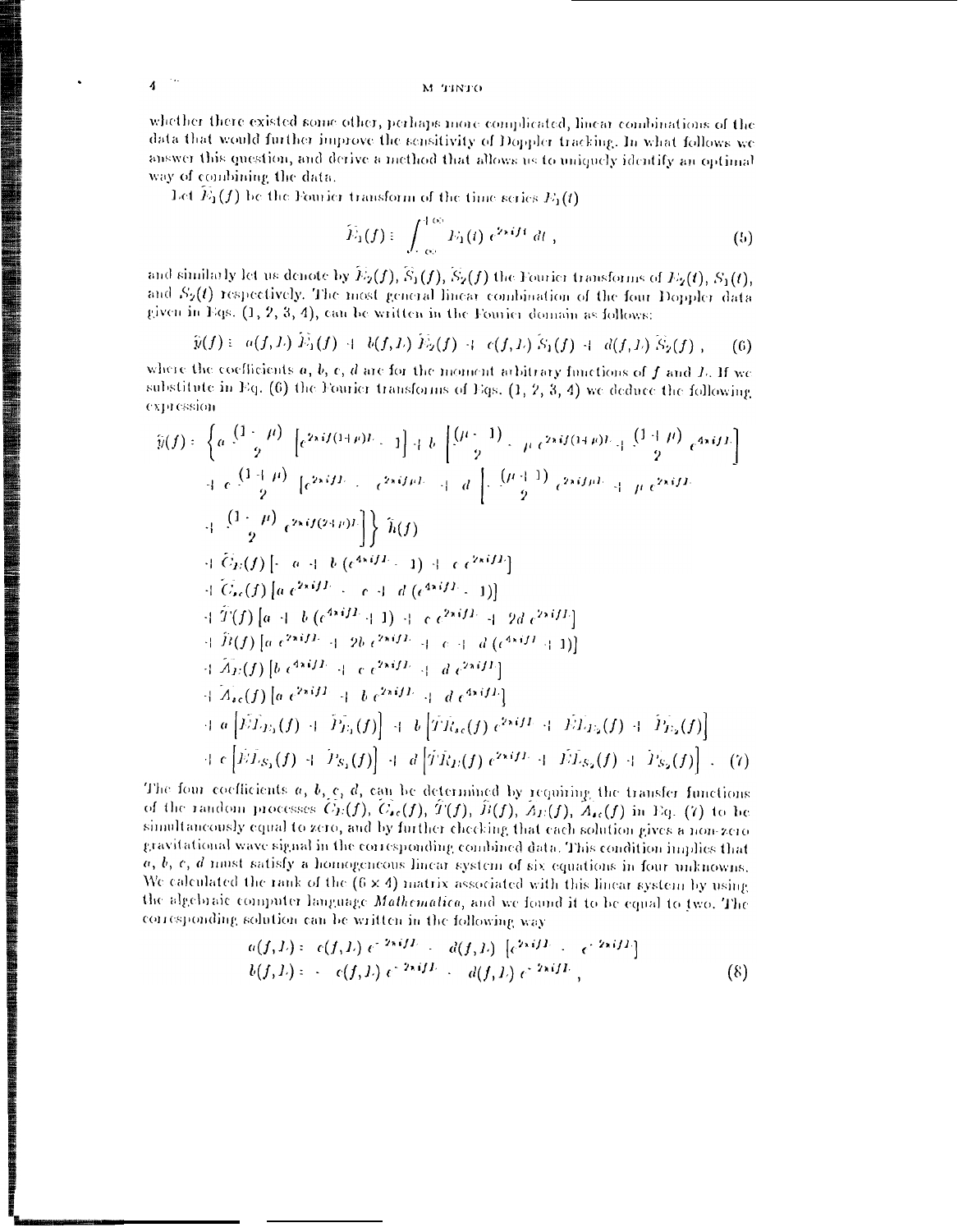where candd can be any arbitrary complex functions  $^{16}$  d simultaneously equal to zero. If we substitute Eq.  $(8)$  into Eq.  $(7)$  however, we find that also the gravitational wave signal, in the combined Doppler data, vanishes. In other words, any linear combination of the four Doppler data that does not contain any crocks. Troposphere, ionosphere, mechanical vibrations of the ground antenna, buffeting of the spacecraft, and transmitters noise, has  $\frac{1}{2}$  and  $\frac{1}{2}$  in all response to a gravitation al wave pulse. These results imply that, at any Fourier frequency  $f$ , we can remove only one of the considered noise sources. Among all the noise sources affecting spacecraft Doppler tracking, the frequency fluctuations due to the troposphere, ionosphere, and mechanical vibrations of the ground antenna,  $\hat{T}(f)$ , are the largest. If we choose  $a, b, c, d$  in such a way that the transfer function of  $T(f)$  in the combined data is equal to zero, from Eq.  $(7)$  we find that a, b, c, d, must satisfy the following condition

$$
a(f, L) = b(f, L) \left[ e^{4\pi i f L} - 1 \ 1 \right] - c(f, L) e^{2\pi i f L} - 2d(f, L) e^{2\pi i f L} \quad . \tag{9}
$$

Since b, c, d cannot be equal to zero simultaneously, we will  $\mathbb{d}$  loose c to be equal to 1/2, andb, d to be equal to zero. In other words we will considerently linear combinations of one way  $D$  of plet data. Note that with this choice we climinate from the combined data  $y(t)$  the frequency fluctuations due to the transponders and the interplanetary plasma that affect the two way Doppler data. These considerations imply the following expression for  $\hat{y}(f)$ 

$$
\widetilde{y}(f): \frac{1}{2} \left[ \widetilde{S}_1(f) - \widetilde{E}_1(f) e^{2\pi i f L} \right] . \tag{10}
$$

If we substitute the Fourier transforms of  $(1, 3)$  into Eq.  $(10)$  we get

"我们,我们就会不能让我们的人,我们就会不能让我们的人,我们就会不能让我们的人,我们就会不能让我们的人,我们就会不能让我们的人,我们就会不能让我们的人,我们就会

$$
\tilde{y}(f) := \frac{\epsilon^{2\pi i f L}}{2} \left[ 1 + \frac{(1+\mu)}{2} \frac{e^{2\pi i f (\mu - 1)L}}{2} - \frac{(1-\mu)}{2} \frac{e^{2\pi i f (\mu + 1)L}}{2} \right] \tilde{h}(f) \n+ \tilde{C}_E(f) e^{2\pi i f L} - \frac{1}{2} \tilde{C}_{\ell\ell}(f) \left[ e^{4\pi i f L} + 1 \right] + \frac{1}{2} \tilde{h}(f) \left[ 1 - e^{4\pi i f L} \right] \n+ \frac{\epsilon^{2\pi i f L}}{2} \left[ \tilde{A}_E(f) - \tilde{A}_{\ell\ell}(f) e^{2\pi i f L} \right] + \frac{1}{2} \left[ \tilde{P}_{S_1}(f) - \tilde{P}_{L_1}(f) e^{2\pi i f L} \right] \n+ \frac{1}{2} \left[ \tilde{E} \tilde{L}_{S_1}(f) - \tilde{E} \tilde{L}_{L_1}(f) e^{2\pi i f L} \right].
$$
\n(11)

Eq. (11) shows that the transferfunctions of the noise of the onboard clock,  $C_{\star c}(f)$ , and of buffeting  $B(f)$ , can in principle be set to zero (not simultaneously) at specific Fourier frequencies. In searches for gravitational wave pulses it has been shown<sup>2</sup> that one can reduce by several orders of magnitudes the noise of the <sup>onb</sup> oard clock at the nulls of its transfer function without removing the gravitational wave signal.

3. Expected Xylophone Sensitiv ities. In what follows we provide the expression for the noise in  $y(t)$  at the xylophone frequencies.

Let  $\delta$  be the time interval over which a Doppler tracking search for gravitational waves is performed. The corresponding frequency resolution  $\Delta f$  of the data is equal to  $1/\delta$ . This implies that the fluctuations of the clock  $\,0\,1\,1$  board can be minimized at the following frequencies

$$
f_k: \frac{(2k+1)}{4L} \pm \frac{\Delta f}{2} ; \qquad 1:1,2,3,\ldots \tag{12}
$$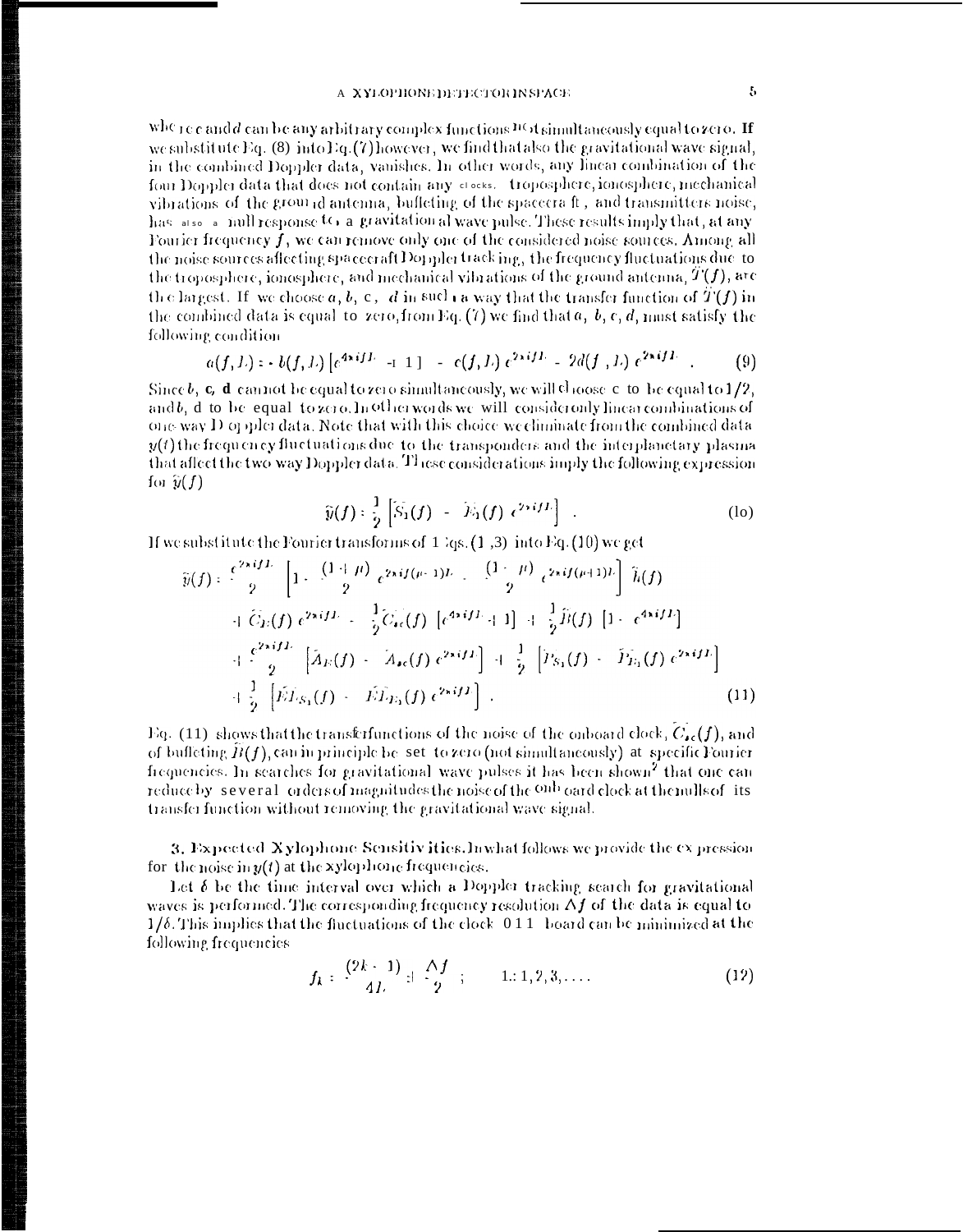### M TINTO

We should point out, however, that these resonant frequencies in general will not be constant, since the distance to the spacecraft will change over a time interval of forty-days. As an example, however, let us assume again  $L = 1$   $\Delta U$ ,  $\delta$  = 40 days, and  $f : 5 \times 10^{-4}$ Hz. The variation inspacecraft distance corresponding to a frequency change equal to the resolution bin width  $(3 \times 10^{-7})$  liz) is equal to  $1.0 \times 10^{5}$  Km. Trajectory configurations fulfill ing a requirement compatible to the one just derived have been observed during past spacecraft missions<sup>9</sup>, and therefore we do not expect this to be a limiting factor. At these frequencies, and to first order in  $\Delta f L$ , the Doppler response  $\hat{y}(f_k)$  is equal to

$$
\tilde{y}(f_k) \approx \frac{i}{2} (-1)^k \left[ -1 + i \mu \epsilon^{2i\mu(2k-1)} (-1)^k \right] \tilde{h}(f) \pm (i\pi f L) \tilde{C}_{i\epsilon}(f_k)
$$
\n
$$
\qquad + i (-1)^{k+1} \tilde{C}_{i\epsilon}(f_k) + \tilde{h}(f_k) + \frac{1}{2} \left[ \tilde{E} \tilde{L}_{S_1}(f_k) - i \tilde{E} \tilde{L}_{P_2}(f_k) (-1)^{k+1} \right]
$$
\n
$$
-i \frac{1}{2} \left[ \tilde{P}_{S_1}(f_k) - i \tilde{P}_{E_1}(f_k) (-1)^{k+1} \right] + \frac{1}{2} \tilde{A}_{i\epsilon}(f_k) + i (-1)^{k+1} \tilde{A}_{i\epsilon}(f_k) \right] (13)
$$

For a typical gravitational wave experiment,  $\delta$  = 40 days, and  $\Delta f$  : 3.0  $\times$  1(1<sup>-7</sup>. Therefore the frequency fluctuations of a clock on board a spacecraft that is out to 1 AU are reduced at the xylophone frequencies by the following arriount:

$$
\frac{\pi A f L}{r} = 4.7 \times 10^{-4}
$$

From Eq. (13) we can estimate the expected root-mean squared (r.m.s.) noise level  $o(f_k)$ of the frequency flue tuations in the bins of width Aj, around the frequencies  $f_k(k)$ :  $1, 2, 3, \ldots$ ). This is given by the following expression

$$
o(f_k) : [S_{\mathbf{y}}(f_k) \Delta f]^{1/2}, k : 1, 2, 3, ..., \qquad (14)
$$

where  $S_v(f_k)$  is the one-sided power spectral density of the noise sources in the Doppler icsiionisc  $y(t)$  at the frequency  $f_k$ . In what follows we will assume that the random processes representing these noises are uncorrelated with each other, and their one-sided power spectral densities are as given in [2]. In that reference a frequency stab ility of  $1$  (  $1 \times 1$  (  $1^{16}$  at 1000 seconds integration time for the clock at the ground station was assumed. Although this is a factor of four better than what has been measured so far<sup>11</sup>, it seems very likely that by the beginning of next century such a sensitivity can be achieved. A s far as the remaining sensitivity figures used in our estimate are concerned, they were obtained from the Iii Icy *et al.* report<sup>11</sup>, This document is a summary of a detailed study, performed jointly by scientists and engineers of NASA's Jet Propulsion Laboratory and the Italian Space Agency (ASI) Alenia Spazio, for assessing the magnitude and spectral characteristics of the noise sources that will determine the Doppler sensitivity of the future gravitational wave experiment on the Cassini mission.

If dual radio frequencies in the uplink and downlink are used, then the frequency fluctuations due to the interplanetary Pl<sup>asma</sup>can be entirely removed<sup>11</sup>. We will refer to this configuration as MODE ]. If only one frequency is adopted instead, which we will assume to be Ka-Band (32 GHz), we will refer to this configuration as MODE 11. Ka-Band is planned to be used on most of the forthcoming NASA missions, and will be implemented on the ground antennas of the Deep Space Network (DSN) by the year 1999 for the Cassini mission.

The r.m.s.  $o(f_k)$  of the noise as a function of the frequencies  $f_k$   $(k:1,2,3, \ldots)$ . assuming that an interplanetary space craft is out to a distance  $L \approx 1.0 \text{ AU}$  has been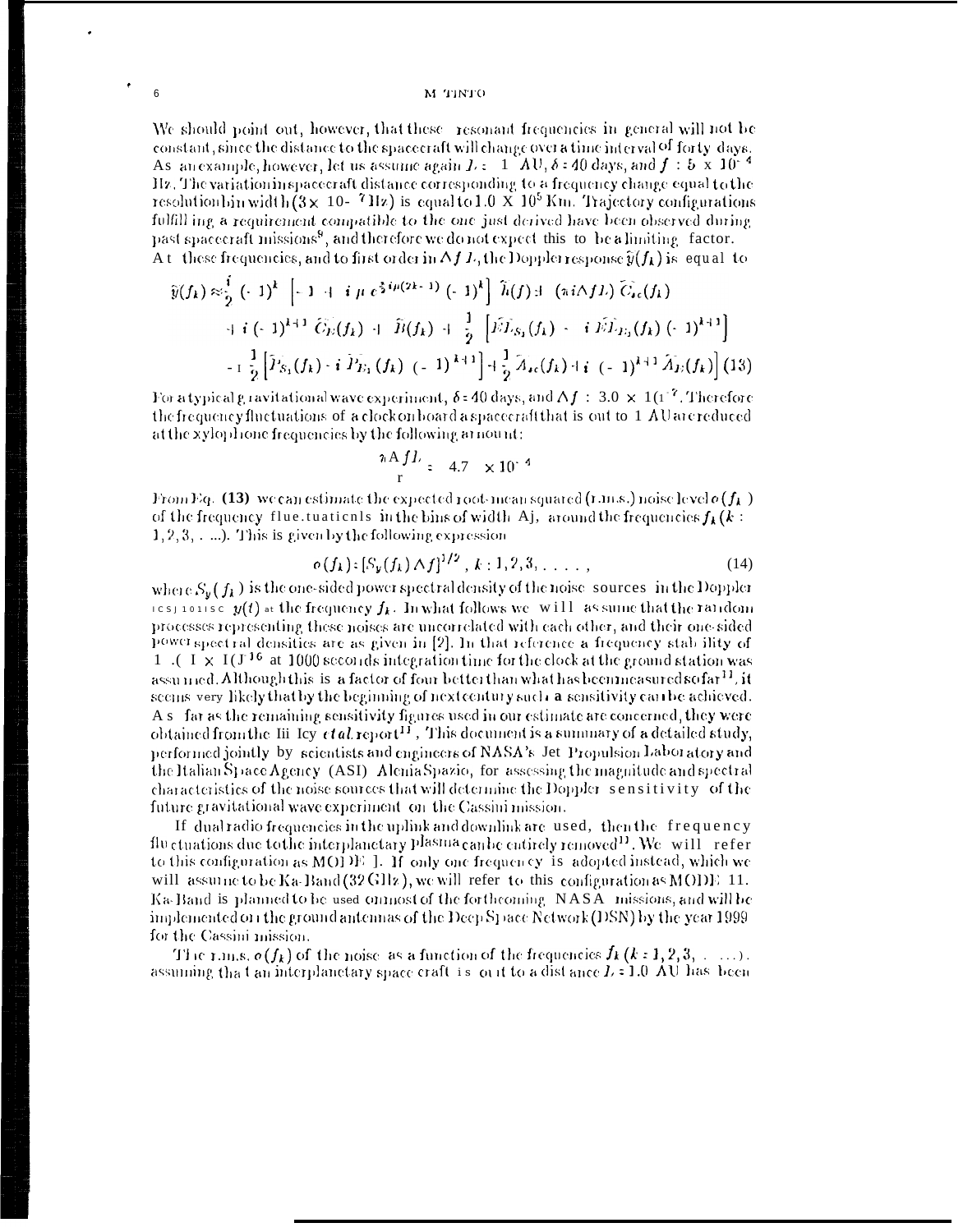estimated in reference [2]. For this configuration the fundamental frequency of the xylophone (Eq.  $(1, 1)$ ) is equal to  $5.0 \times 10^{-4}$  Hz. A complete analysis covering configurations with spacecraft at several other distances is also given in [2].

The MODE 1 configuration is represented in reference  $[2]$  by two curves, depending on whetheranatomic clock or a crystal Ultra Stable Oscillator (USO) is operated on board the spacecraft. Sensitivity curve.s for the MODE II configuration are also included in that reference, again with an atomic clock on board or a USO. The best sensitivity is achieved in the MODE 1 configuration, regardless of whether an atomic clock or a USO is operated on board the sp acecraft. This is because the amplitude of the noise of the clock on board is reduced by a factor 71  $\Delta f L/c = 4.7 \times 10^{-4}$  at the xylophone frequencies. At f=10<sup>-3</sup> Hz the corresponding r.m.s. noise level is equal to 4.'( $\times$  1(1<sup>-18</sup>, and it increases to a value of 5.7 x 10-<sup>18</sup> at  $f = 1$ [1<sup>-2</sup>Hz. As far as the MODE 11 configuration is concerned, the 1. m.s. noise level is equal to 7.9 x 10"18 at  $f$  : 10-3117, while it decreases to  $6.3 \times 10^{-18}$ at  $f: 1/02$  Hz. This is due to the fact that the one-sided power sp ectral density of the fractional frequency flue tuatimm clue to the interplanetary plasma decays as  $f^{-2/3}$ .

4. Conclusions. We have discussed a method for significantly increasing the sensitivity of Doppler tracking experiments aimed at the detection of gravitational Waves. The main result of our analysis, deduced in Eq. (13), sl lows that by flying a frequency reference and by adding a Doppler extractor on board the spacecraft and a transponder at the DSN antenna, we can achieve at selected Fourier components rr strain sensitivity of  $4.7 \times 10^{-18}$ . This sensitivity fig are is obtained by completely removing the frequency fluctuations due to the interplanetary plasma, at a Fourier frequency equal to 10<sup>-3</sup> Hz. Our method relics on a properly chosen linear combination of the one-way Doppler data recorded on board with those measured on the ground. It allows us to remove entirely the frequency fluctuations due to the troposphere, ionosphere, and antenna mechanical, and for a space craft that is tracked for forty days out to 1 AU it reduces by almost four orders of magnitude the noise due to the 011 board clock.

The experimental technique presented in this paper can be extended to a configuration with two spacecraft tracking each other through a microwave or a laser link. Future space based laser interferometric detectors of gravitat ional waves<sup>2</sup>, for instance, could implement this technique as a backup option, if failure of some of their components would make the normal interferometric operation impossible.

As a final note, a method similar to the one presented can be used in all those radio science experiments in which or ie-way and two way space eraft Doppler measurements are used as primary data set. We will analyze the implications of the sensitivity improvements that this technique will provide for direct measurements of quantities such as the gravitational red shift, possible anisotropy in the velocity of light, the Parameterized Post-Newtonian parameters, the deflection and time delay by the sun in radio signals, and occulta tion experiments.